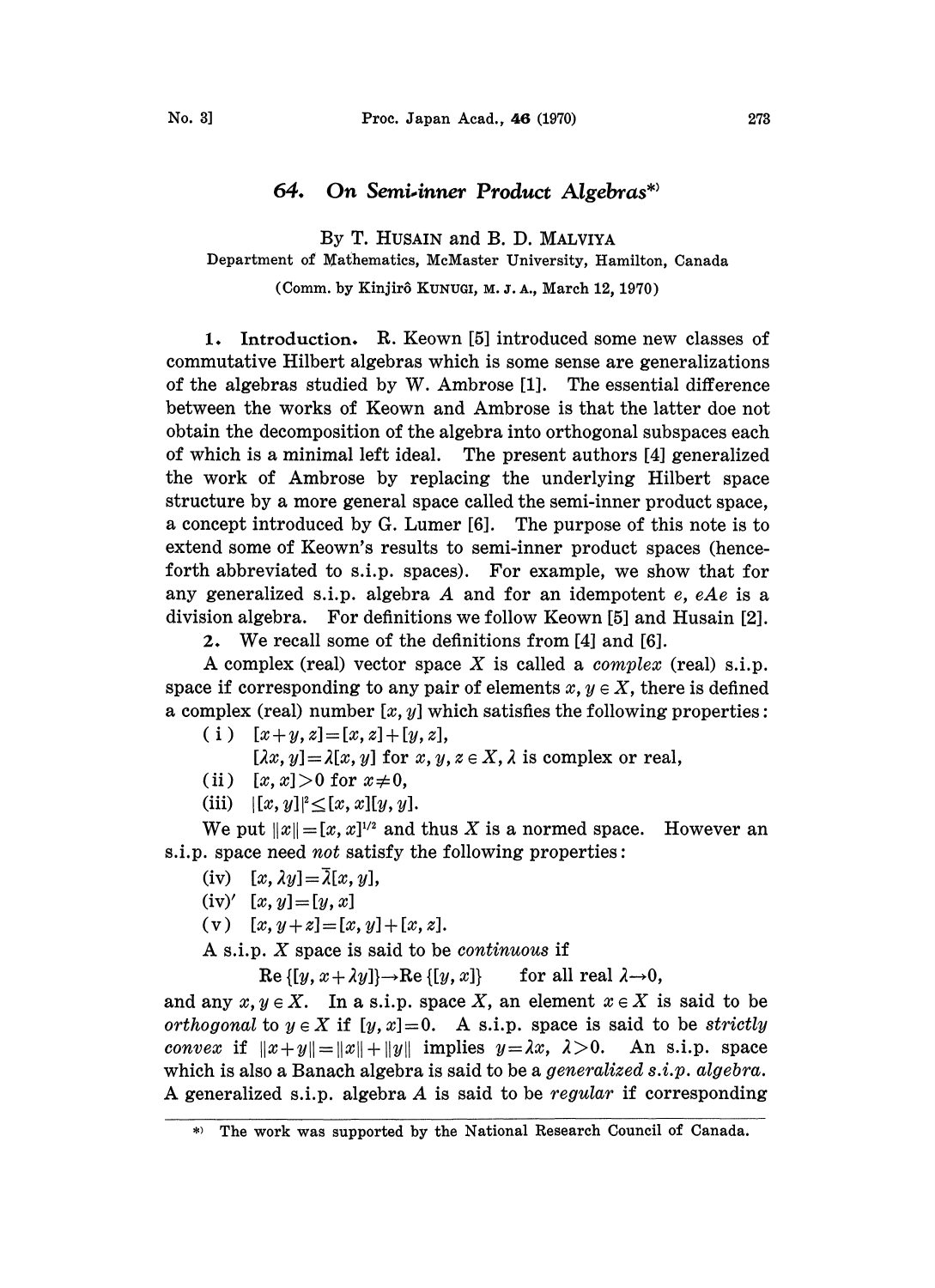to every maximal modular ideal  $R$  of  $A$ , there is an ideal  $I$  such that  $A=R+I$ . A generalized s.i.p. algebra is said to be *proper* if it contains non-zero annihilators. An idempotent <sup>e</sup> is said to be *primitive*, if e can not be expressed as  $e=e_1+e_2$ , where  $0\neq e_1, e_2$  are idempotents. A generalized s.i.p. algebra  $A$  is said to be *adjoint* if there exist binary operations  $f: (x, y) \rightarrow xy$  and  $f^*: (x, y) \rightarrow x \cdot y$  such that  $(xy, z) = (y, x^* \cdot z)$ , for any  $x, y, z \in A$ .

The following lemmas from [3] are needed in the sequel. We quote them here without proofs.

**Lemma 1.** Let  $X$  be a complete and continuous  $s.i.p.$  space which satisfies the inequality  $||u + v||^2 + \mu^2 ||u - v||^2 \leq 2||u||^2 + 2||v||^2$ ,  $(0 < \mu < 1)$ , for all  $u, v \in X$ , then there is a non-zero vector orthogonal to a closed proper subspace Y of X and any  $x \in X$  can be expressed in the form:  $x=y+z$ , where y belongs to Y and Z is orthogonal to Y.

**Lemma 2.** In a continuous  $s.i.p.$  space X which is complete with respect to its norm and in addition the norm satisfies the inequality:  $||u + v||^2 + \mu^2 ||u - v||^2 \leq 2||u||^2 + 2||v||^2$ , (0 $\lt \mu \lt 1$ ), every continuous linear functional f defined on X can be represented by  $f(x)=[x, y]$ , where y is unique.

Lemma 3. In the case of weak convergence with respect to the second argument of the semi-inner product the weak limit is unique if the s.i.p, space is strictly convex.

A less general form of result contained in Husain and Malviya [4] is also needed in the sequel. In Lemmas 4 and 5 below, the generalized proper s.i.p. algebra A has the involution \* defined by  $[xy, z] = [y, x^* \cdot z]$ , where  $x, y, z \in A$ . In addition the involution is taken to satisfy the condition:  $(\alpha x + \beta y) = \overline{\alpha}x^* + \overline{\beta}y^*$ , where  $\alpha, \beta$  are scalars. We also assume that the norm in the s.i.p. space satisfies the inequality:

 $||u+v||^2 + \mu^2 ||u-v||^2 \leq 2||u||^2 + 2||v||^2$ ,  $0 < \mu < 1$ .

Lemma 4. A generalized s.i.p, algebra A with involution satisfying the conditions above, contains primitive idempotents.

Lemma 5. In a generalized  $s.i.p.$  algebra  $A$  with involution defined as above and satisfying the condition  $[x, y] = [y^*, x^*]$  for any  $x, y \in A$ ; the right ideal  $R = eA$  is minimal if and only if e is a primitive idempotent. (The same is true for left ideal also.)

:. As in Keown [5] we take all the algebras to be commutative and semi-simple in the sequel. Furthermore we assume that the norm in the s.i.p, space (complete and continuous) satisfies the inequality

> $\|u+v\|^2+\mu^2\|u-v\|^2{\leq}2\|u\|^2+2\|v\|^2,$  $(0<\mu<1).$

Lemma 1 can be used to adopt Keown's proof of  $(cf: [5]$ , Lemma 2.1) of the following result for the Hilbert regular algebras to generalized s.i.p, regular algebras with appropriate changes.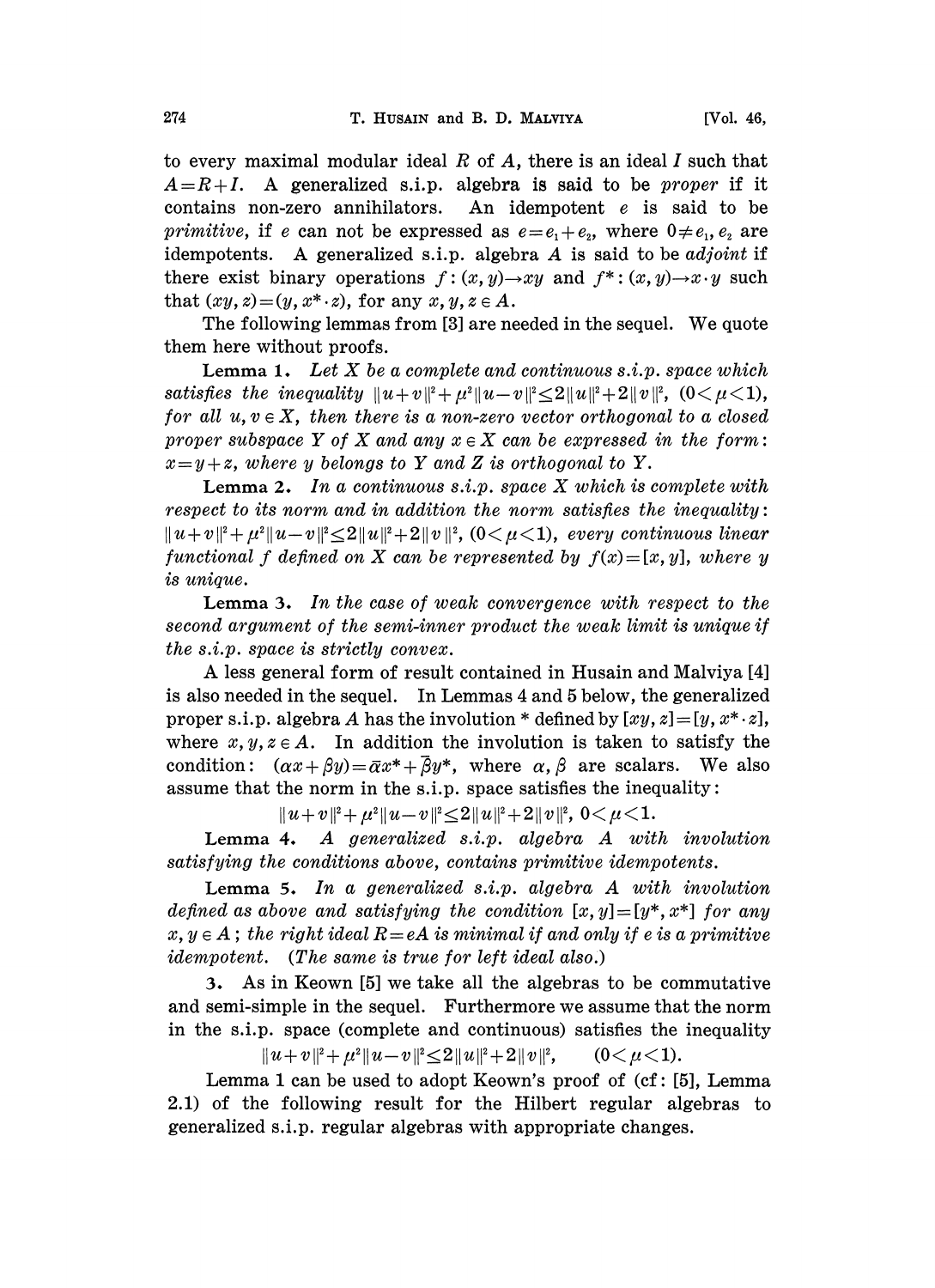**Lemma 6.** Every maximal modular ideal  $R$  of a generalized  $s.i.p.$ regular algebra A has associated with it a unique minimal idempotent e and a unique multiplicative element g. An element  $x \in A$  is in R iff either  $ex=0$  or  $[x, g]=0$ . For any  $x, y \in A$ ,  $[xy, g]=[x, g][y, g]$ .

First we show that under the topology induced by the multiplicative linear functionals on a generalized s.i.p, regular algebra, the algebra is a topological algebra. More precisely, we prove the following:

Proposition 1. With respect to the topology induced by the multiplicative linear functionals, the generalized s.i.p, regular algebra A is a topological algebra.

Proof. The topology is generated by taking the collection of all subsets of A of the form  $\{x : |f_i(x-x_0)| < \varepsilon, x_0 \in A, i=1, 2, \dots, n\}$  as an open sub-basis for the topology on A where  $f_i$ 's are the multiplicative linear functionals (as obtained in Lemma 6 by putting  $f(x)=[x, g]$ ) defined over A. It is easy to check that  $(x, y) \rightarrow x+y$  and  $(\lambda, x) \rightarrow \lambda x$ are continuous with respect to this topology. To show that  $(x, y) \rightarrow xy$ is continuous under this topology, let  $x_0, y_0 \in A$ ,  $f_i(xy-x_0y_0)=f_i(x(y-y_0))$  $+(x-x_0)y_0$  =  $f_i(x)f_i(y-y_0) + f_i(x-x_0)f_i(y_0)$ . Consider a sub-basic neighbourhood of  $x_0y_0$  defined by  $\{z: |f_i(z-x_0y_0)|<\varepsilon, i=1,2,\ldots,n\}.$ For  $\delta > 0$ , let  $x \in \{p : |f_i(p-x_0)| < \delta\}$  and  $y \in \{q : |f_i(q-y_0)| < \delta\}$ . We have  $|f_i(x)| \leq |f_i(x-x_0)| + |f_i(x_0)| < \delta + |f_i(x_0)|$ . So  $|f_i(xy-x_0y_0)| \leq {\delta} + |f_i(x_0)| {\delta}$  $|+\delta|f_i(y_0)| \leq \varepsilon$ , provided we choose  $\delta$  small enough. Thus  $xy \in \{z: |f_i(z)|\}$  $|-x_0y_0|<\varepsilon$ .

In view of Lemma 3.1  $([5])$ , the following is clear:

Lemma 7. The orthogonal complement of a standard  $adjoint$ ) ideal I of the adjoint algebra  $A$  is an adjoint (standard) ideal J of  $A$ provided that the s.i.p. space has the property  $(v)$  in §2.

Lemma 8. A generalized  $s.i.p.$  adjoint algebra A is regular under the standard and adjoint products separately provided the  $s.i.p.$  space satisfies the property  $(v)$  in §2.

**Proof.** Let  $R$  be a standard maximal modular ideal of  $A$ . Then by Lemma 1,  $A=R+J$  (orthogonal sum). Also by Lemma 7, J is an adjoint ideal. Now the proof is completed by following Keown ([5], Lemma 3.2).

Lemma 9. In a finite dimensional generalized  $s.i.p.$  adjoint algebra the standard (adjoint) socle is dense in  $A$ .

The proof is the same as in Keown ([5] Lemma 3.3). The finite dimensionality is needed to ensure the denumerability of the minimal idempotents in the generalized s.i.p, adjoint algebra.

Proposition 2. Let A be a finite dimensional generalized s.i.p. adjoint algebra and  $*$  an involution, then  $[x, y] = [y^*, x^*]$ , assuming